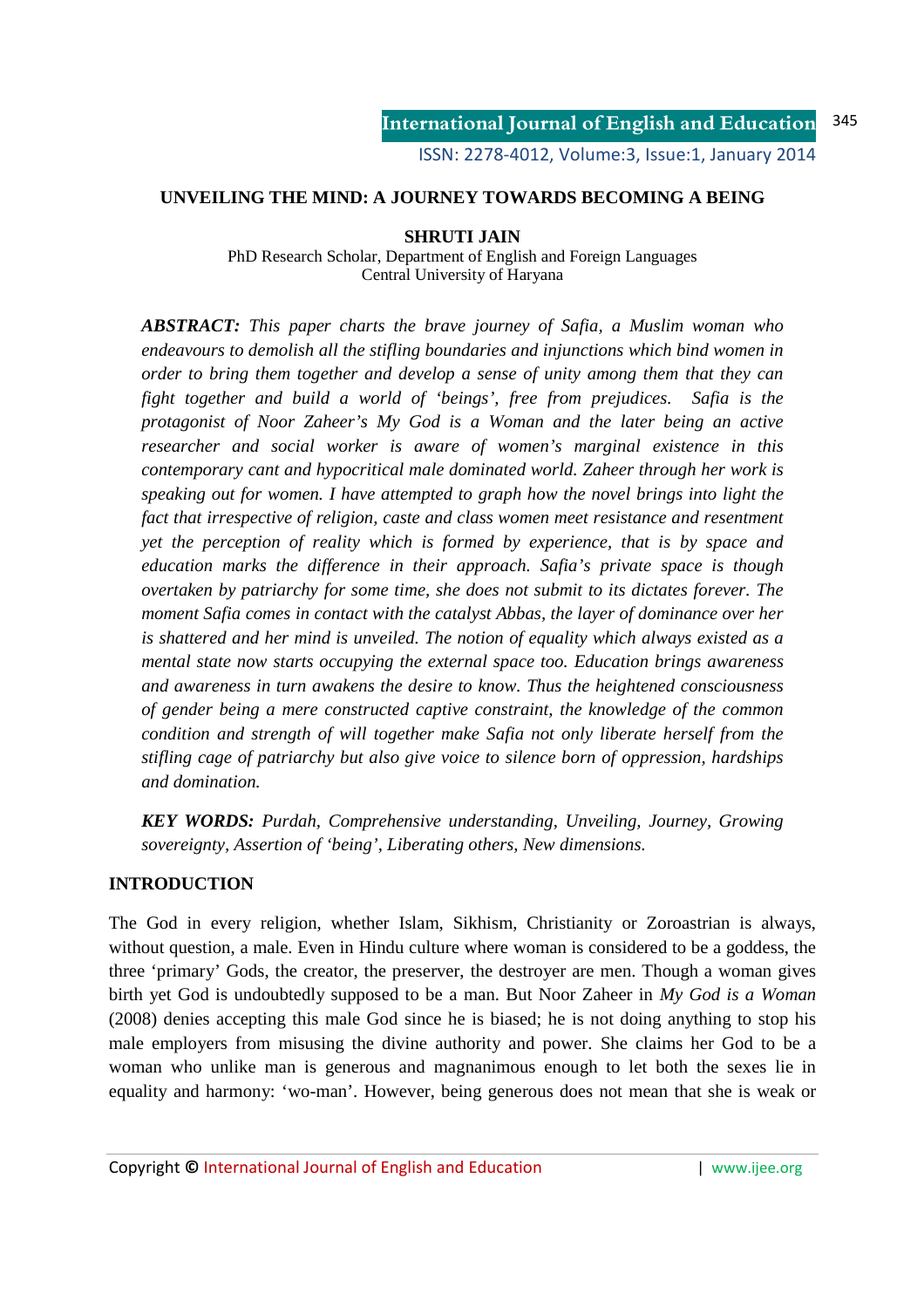coward who can not defend herself against the unjust tortures of patriarchy. She can fight back and her protagonist Safia is one such woman who really fights back.

# **STUDY**

In a Muslim society where private space of a girl is overtaken by patriarchy, Safia never lets the social commands of how a woman should behave get internalized within her. She not only asserts her being and fights for herself but also for other woman like Shah Bano. She bravely supports Shah Bano in her struggle for justice. Noor Zaheer in the Preface to *My God is a Woman* writes:

This book has been written exactly twenty- one years after the introduction of the Bill for the Protection of Muslim Women. More than two decades after the Supreme Court's historic judgment of granting maintenance to a Muslim woman, Shah Bano. The manner in which decision of the apex judicial body had been quashed had provoked many progressive women to question various organizations concerned with women. The answer they received had been the same- it is up to the Muslims to make any changes in their laws. Twenty- one years we have waited for an initiative from a democratic set up, which professes equality for all its citizens, towards giving a section of women the right to live with dignity. Had it been taken, this book would have become unnecessary.

Shah Bano was a Muslim woman who after sacrificing her individual self in the marriage and spending almost four decades with her husband was mercilessly thrown out of his home. Initially, she had been paid maintenance of two hundred rupees per month by her husband as compensation for the emotional fracture she went through. Though money could not heal her wound yet for fulfilling the basic necessity of life it was a small solace. But her successful advocate husband earning approximately five thousand rupees per month could not even provide her with this meager amount for more than two years and so the matter went to the Bhopal High Court. The court ordered the husband to pay even less, that is, just Rupees one hundred and seventy nine and twenty paise per month to her elderly dependent wife. Yet instead of accepting the decision of the court the husband instantly said the word *talaaq<sup>6</sup>* thrice to his wife to resolve the matter. He divorced the woman who shared his bed, reared his five children and silently beard all his tortures just to escape paying her Rupees one hundred and seventy nine and twenty paise per month. However, this time gathering all her courage, Shah Bano approached the Supreme Court under the Section 125 of Criminal Procedure Code which is there for the protection of women of all religion and grants equality irrespective of caste, creed, and community. The Supreme Court defended the decision of the High Court. The husband in turn

-

<sup>6</sup> Divorce

Copyright **©** International Journal of English and Education | www.ijee.org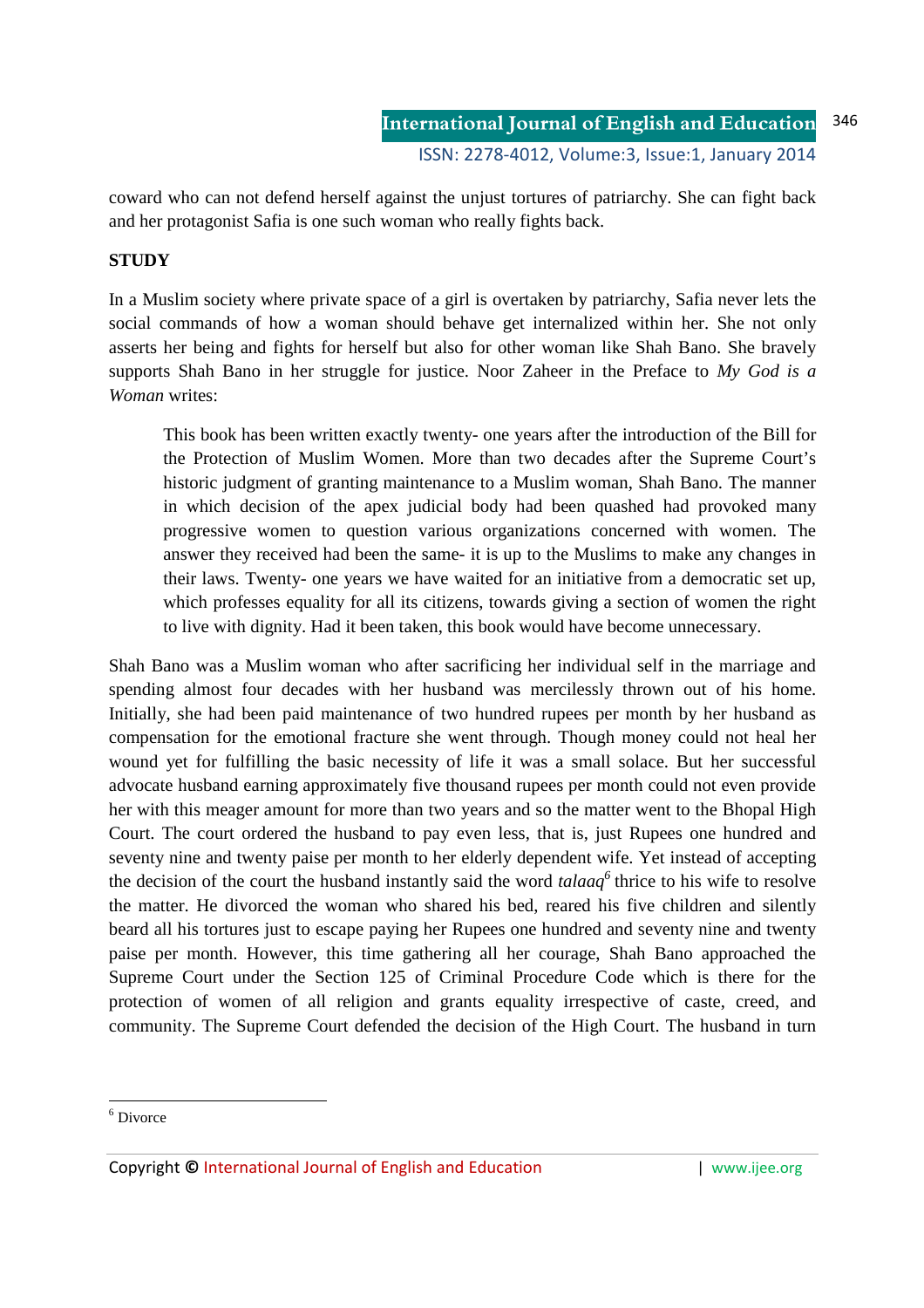guarded himself on the argument that  $mahr^7$  and the maintenance of the  $idat^8$  period has been paid.

The matter caught fire thus forcing the Supreme Court to rethink and consider the issue of *mata*, in the Holy *Quran*, Chapter II, Sura 241, contending that Muslim law lets a divorced Muslim woman economically depend on her husband even after the idat period. The court after much study concluded that Chapter II, Sura 241 of the Holy *Quran* leaves no doubt that a Muslim husband is under obligation of making provision for maintenance of the divorced wife. Finally, a judgment was passed that a Muslim divorced woman who is economically independent will get the mahr and the maintenance during the idat period but women like Shah Bano who can not look after themselves will even get maintenance though not exceeding Rupees five hundred per month. But Safia is right in her observation: "The simple issue whether a woman is entitled to a paltry sum of Rs 500 as maintenance under section 125 of the Criminal Procedure Code or as a Muslim woman she gets nothing, has emerged as 'Muslim vs the Rest' issue" (293). Muslims made a great uproar; the decision of Supreme Court was not acceptable to the Muslims politicians and clergy. Their age old fear that accepting a common law will lead to the imposition of Hindu hegemony revived. They questioned "[…] the Supreme Court's right to interpret the Muslim Personal Law and term it as interference" (294). They further claimed that no one else apart from a Maulvi is qualified enough to interpret the Quran, not even a Supreme Court judge. Thereby, a simple matter became a religious issue. Eventually on one hand, as reported in Safia's Journal Shah Bano was forced to give "[…] her thumb impression on a typed statement written by *Maulvis* of Deobandh and Barelwi Schools withdrawing her petition and refusing to accept the judgment of the Supreme Court. The cyclostyled bit of paper was titled "*Zameer Ki Awaaz*"" (295). The irony is that so many Maulvis who themselves did not have the heart to provide just food and shelter to an ill old lady tried to awaken other's soul. They do not even know the meaning of humanity yet claim to be its protector. Can for any God, interpretation of his religion be more important than saving the life of a human being? On the other hand, the Parliament cancelled the decision of the Supreme Court solely for the fear of losing Muslim support in elections and safeguarding their votes. They very sensibly passed a 'Bill for the Protection of Muslim Women' according to which a reasonable, fair provision and maintenance will be paid to the divorced woman, itself within the idat period by her former husband and after that the relatives who will inherit her property on her death will take care of her and in case no such relative is there, she will paid maintenance by State Wakf Board, that is, as Safia says the bill

<u>.</u>

Copyright **©** International Journal of English and Education | www.ijee.org

 $<sup>7</sup>$  Alimony. In Muslim culture alimony is fixed at the time of marriage itself as for them marriage is a</sup> mere contract and not a bond arranged in heaven.

<sup>&</sup>lt;sup>8</sup> Period between pronouncement and formalization of divorce.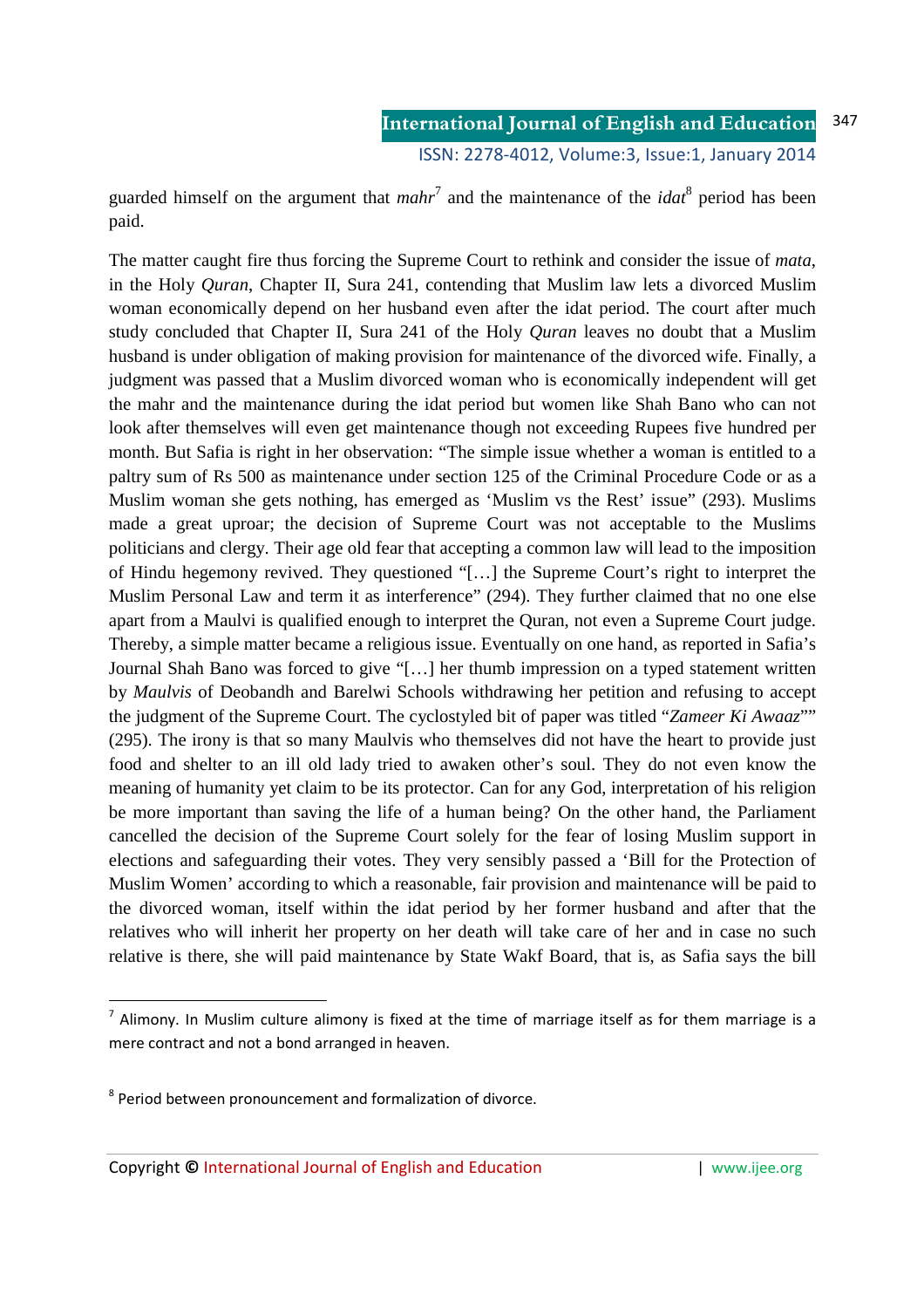"[…] gives that divorced woman a choice between prostitution if she is young and beggary if she is old" (295).

Shah Bano just asked for the fulfillment of the basic needs of survival and not even a single 'man' could provide her with that. She did not get justice in this world which is both created and protected by 'men'; instead they made her life worse. Every one of them blowed up the matter for their own selfish motives but none could provide her with mere food. So this book is necessary, as it speaks for hundreds of Shah Banos, tries to bring them in light so that their problem can be addressed and attempts to awaken men's soul to the dire consequences their brutal acts are resulting in. This novel through Safia strives to help women break the fetters of subjugation and enlighten them to the fact that they have a lot of spark and courage in them to emerge as triumphant beings.

Safia is a Muslim girl who is born with a slacking grip of Urizen on Orc. Urizen and Orc are the two characters of William Blake's mythology created to explain the fallen state of England at his time. The explanation he offered for England which is described in *Blake, Wordsworth and*  Coleridge<sup>9</sup>, is synonymous to that of the degraded state of women all over the world. Orc represents the spirit of revolution man is born with whereas Urizen is the false God who is the personification of reason, repression and authority. This false God creates 'nets' of religion and conventions with which he keeps people down, restrains their yearning for freedom and justice and suppresses their desires. Orc is chained by him in this world. Women's Orc is also shackled by the patriarchy (Urizen) which works with the support of religion.

Safia's Orc had started freeing itself from the menacing manacles of Urizen from the age of nine by making her commit an unconventional act of creating contact with the outside world through writing a story for *Ghuncha*, a children's magazine. The story got published and she received a note of encouragement from the editor of the magazine. But this acknowledgement from an unknown man made her grandfather pass an order of purdah which in turn curbed the spirits of an enthusiastic girl.

The Muslim society women has always kept in *purdah* believing that it is a protection against the unwanted attention from unknown men thereby keeping them safe from sexual harassment. However, as Jasbir Jain expounds in *Margins of Erasure: Purdah in the Subcontinental Novel in English*, the irony is that this purdah between men and women gradually becomes a device to segregate them and ensure the continuation of the subordinated role assigned to women as it confines the entire world of women to *aangan* or courtyard. In the guise of protecting women from the dangers of the outside world, the purdah serves as a cover to prevent the light of

.<br>-

<sup>9</sup> Sengupta, Debjani and Shernaz Cama, comps. and eds. *Blake, Wordsworth and Coleridge*. Delhi: Worldview, 2004. 41-53.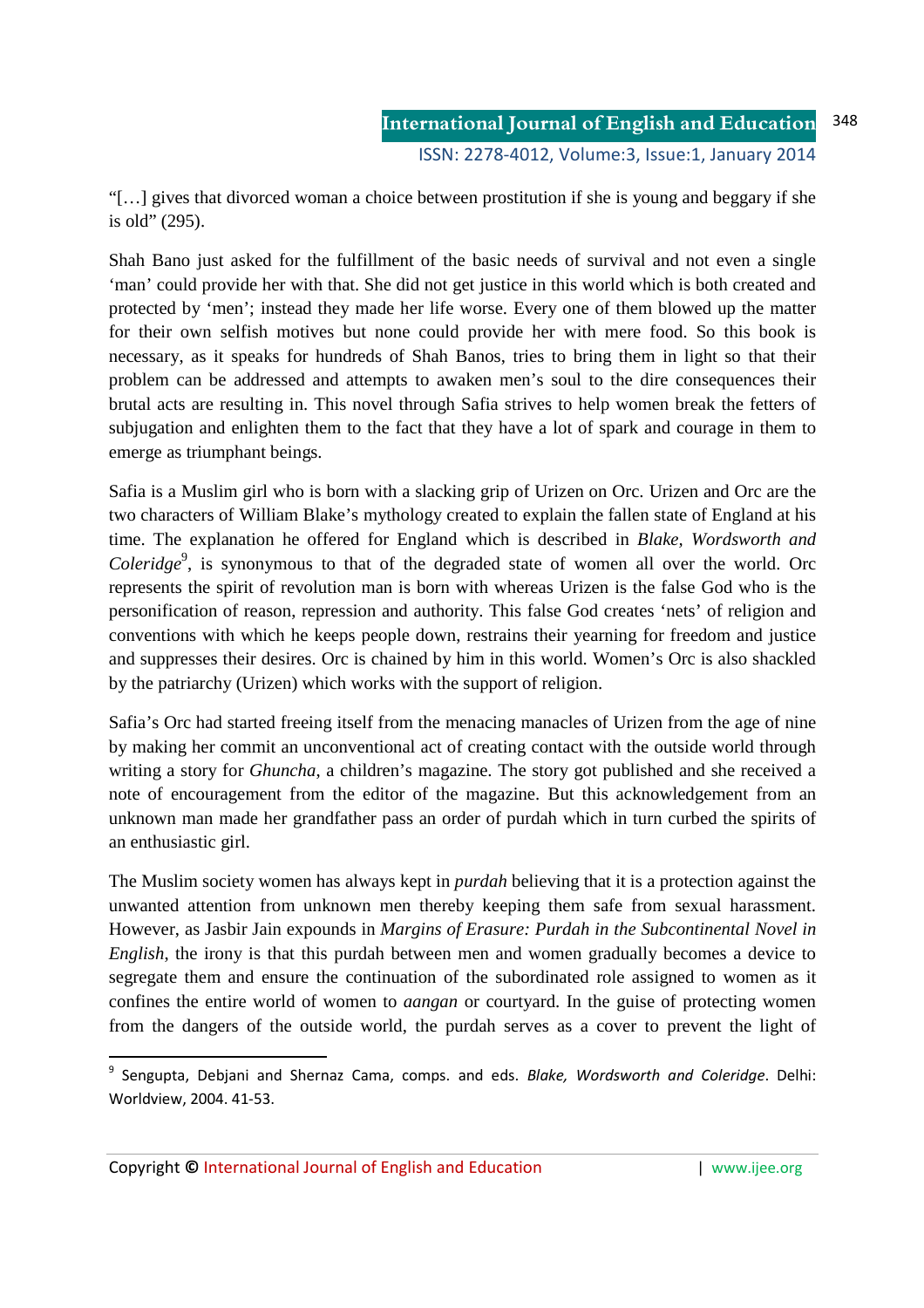### **International Journal of English and Education** ISSN: 2278-4012, Volume:3, Issue:1, January 2014 349

enlightenment and learning from entering into their mind. It secludes women from the experience which is derived through the exposure to the outside world. Safia in seventeen years has just traveled twice in train. One becomes independent through experience but a Muslim girl is never allowed to have that, instead she is 'educated' in the Holy Scriptures which advice her to be docile and curb desires and also grooms her to be given in contract.

In Islam, marriage is not believed to be arranged in heaven but is a mere contract and a contract always involves transaction of money. So being the daughter of a rich and reputated family who is also perfect in "[…] her knowledge and understanding of Holy Scriptures […]" (2), Safia is married to Abbas, son of the High Court judge, Justice Saheb. If the bride brought eleven seers and many jewels as dowry, the *mahr* decided was no less. However, Abbas does not believe in these 'traditions and customs'. He dreams of a liberated India where woman enjoy equal rights and status as men. He has written a book called Fireworks which is banned in every respectable Muslim family and is labeled to be a 'lost soul' because the person who goes against fundamentalism to champion equality of caste, creed and gender is believed to be out of senses. But Safia's father, Mirza Saheb is confident enough that his daughter will bring back this lost soul "back to the true faith – Islam" (2). Nevertheless, future holds something else. Abbas gets highly impressed by Safia's awareness, though incomplete about the current political upheaval of Ali brothers under house arrest as according to him: "Awareness is not punishable, it is ignorance which is a crime" (5). He is further elated at the fact that Safia is 'a matric'. His joy calms Safia who after expressing her knowledge thought that she has made him upset: "After all, he had been educated in England

and who wants a Miss Know-It-All for a wife" (5). But respite was for a short time as the moment Safia steps in her in-laws house, Safdar Manzil; an 'unending cold war' begins with her mother-in-law, Zeenat Begam who is also addressed as Lady Sahib. Zeenat Begum gets annoyed because Safia accepts her husband's decision of not wearing purdah: "It was […] a moment that marked the beginning of an unending cold war with Zeenat Begum" (8). Purdah, the tool to keep low the spirits of independence in Safia was snatched away from Zeenat Begum. Safia chose to deny the shallowness of traditionality by breaking the wall between the woman and the world. Thus "It was a moment of negation, of all that had been systematically inculcated in her. It was a moment of shame. Shame as has been defined for women by men for centuries. It was also a moment of decision, to remain with yesterday or reach out towards the tomorrow. […] It was a moment that sealed her bond with Abbas" (7-8).

Zeenat Begum exemplifies women who are a part of patriarchy and help perpetuating the oppression of women. Zaheer's following words aptly describes her:

The Indian woman was in a similar situation. Humiliation, abuse and torture was heaped on her. Silently, not even daring to question the right of her tormentors, she accepted this treatment, carefully collecting and chronologically cataloging each one of them, waiting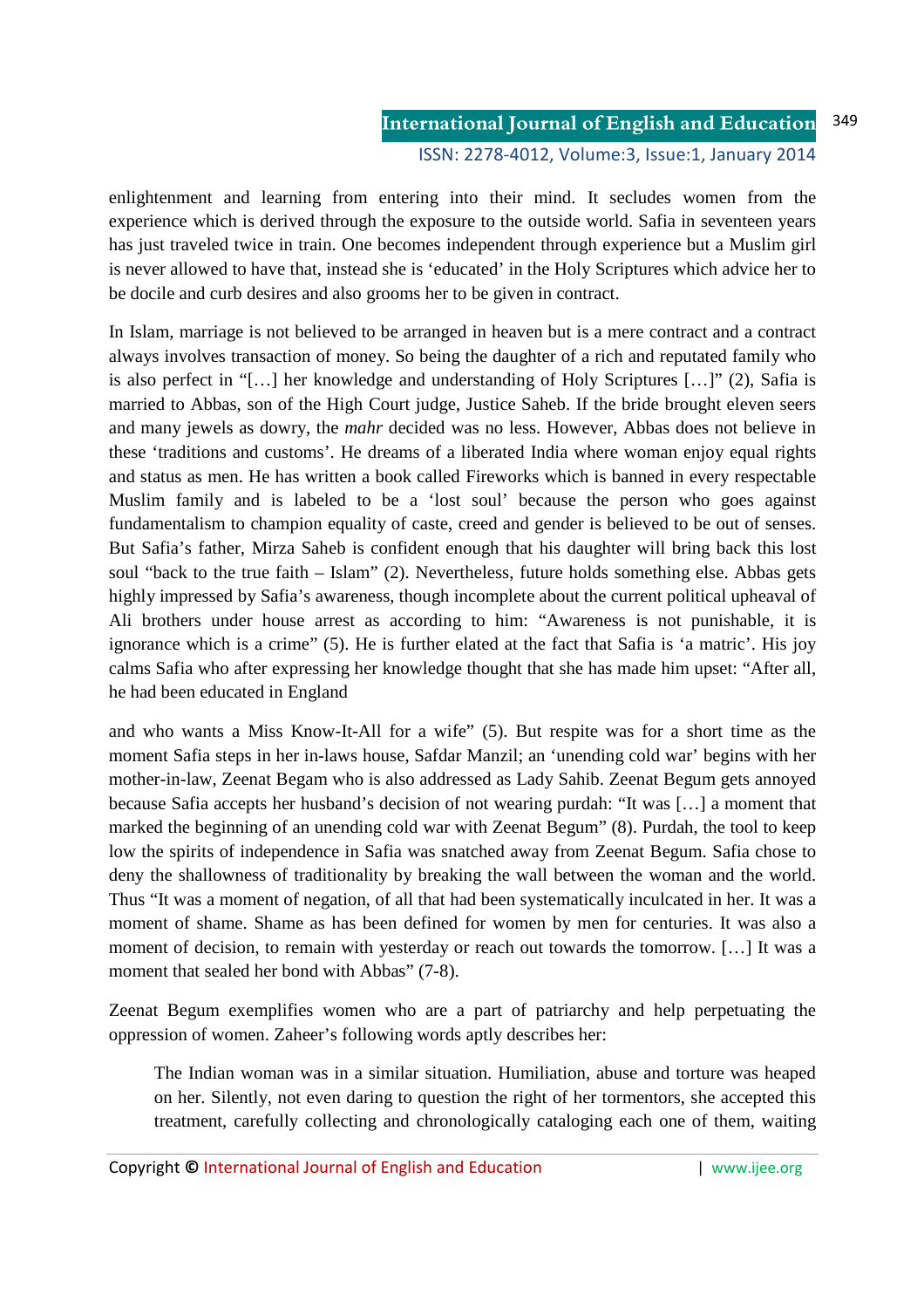### **International Journal of English and Education** ISSN: 2278-4012, Volume:3, Issue:1, January 2014 350

tirelessly to hand them over as a family heirlooms to the women of the next generation. Each generation tortured the next, who bided their time, waiting for the pleasure of torturing their successor. (10-11)

Zeenat Begum has herself undergone the humiliation and torture of sharing her husband with another woman: "Between her and Justice Saheb was an unwritten deal. Do not bring another woman to the house and I shall not interfere with that you do outside" (25), yet she is totally unperturbed while 'buying' women slaves. Though a woman, she has no guilt in treating other women as commodities. She bought three girls, "Two for rupees seventy each and the third, because she was fair, with long black hair and almond shaped eyes, came for a hundred" (18). Safia is horrified at this act as she could read "[…] the dead eyes of the girls, the total lack of expression which spoke not of subjugation, hunger or pain, but just of nothingness" (15). She informs about it to Abbas: "Do you know what is Bubu doing? She is buying some slaves" (15). Safia's reaction to this episode shows that she has the potential to soar into the endless sky of strength and freedom. But she is powerless as she lacks proper education and also the limitations imposed on her inhibit her. To do something she must first eliminate these hurdles. Abbas helps her to do so.

When Abbas is arrested, he and Safia instead of wasting their time in lamentation, uses the circumstances cleverly to achieve their goal of freedom. Justice Saheb is having an affair with Sylvia Robinson, an Anglo-Indian girl who is actually 'gifted' to him like a plaything by Lord Sheldon in order to compensate the arrest of Abbas. Though Justice Saheb does not violate the tenet of Islam which forbids a Muslim to marry a Non-Muslim, his growing love becomes too passionate and open that it causes trouble for Zeenat Begum. She for the fear of loosing her position tries to put an end to their relation. But Sylvia being intelligent soon senses Zeenat Begum's intentions and advices Justice Saheb to continue his practice in Allahabad High Court. Justice Saheb agrees and Abbas in turn takes the full advantage of this situation by cleverly sowing the seeds of doubt in Zeenat Begum's mind when she goes to meet him in jail:

"Bubu, you have got to understand," the urgency in Abbas' voice quietened Lady Sahib's angry burst. Baba does not want you in Allahabad. He has other plans. Most probably, he wants that woman to keep house for him. Don't try to keep up pretences. Lucknow is abuzz with rumors so thick that even jail walls cannot stop them. You cannot leave Lucknow and the Estate. You need Safia at this moment. Suggest to Baba that Safia should go with him. She is alone, she is educated and can take care of things. (32)

Safia, on the other hand "yearning to begin organized education" (33), tactfully convinces Justice Saheb to take her along: "No Baba, no need to get down. I have only one thing to say. My presence in Allahabad will not hamper you in anyway and will considerably decrease the number of Bubu's visits. I shall never be a spy for her but I might be your much needed shield" (33).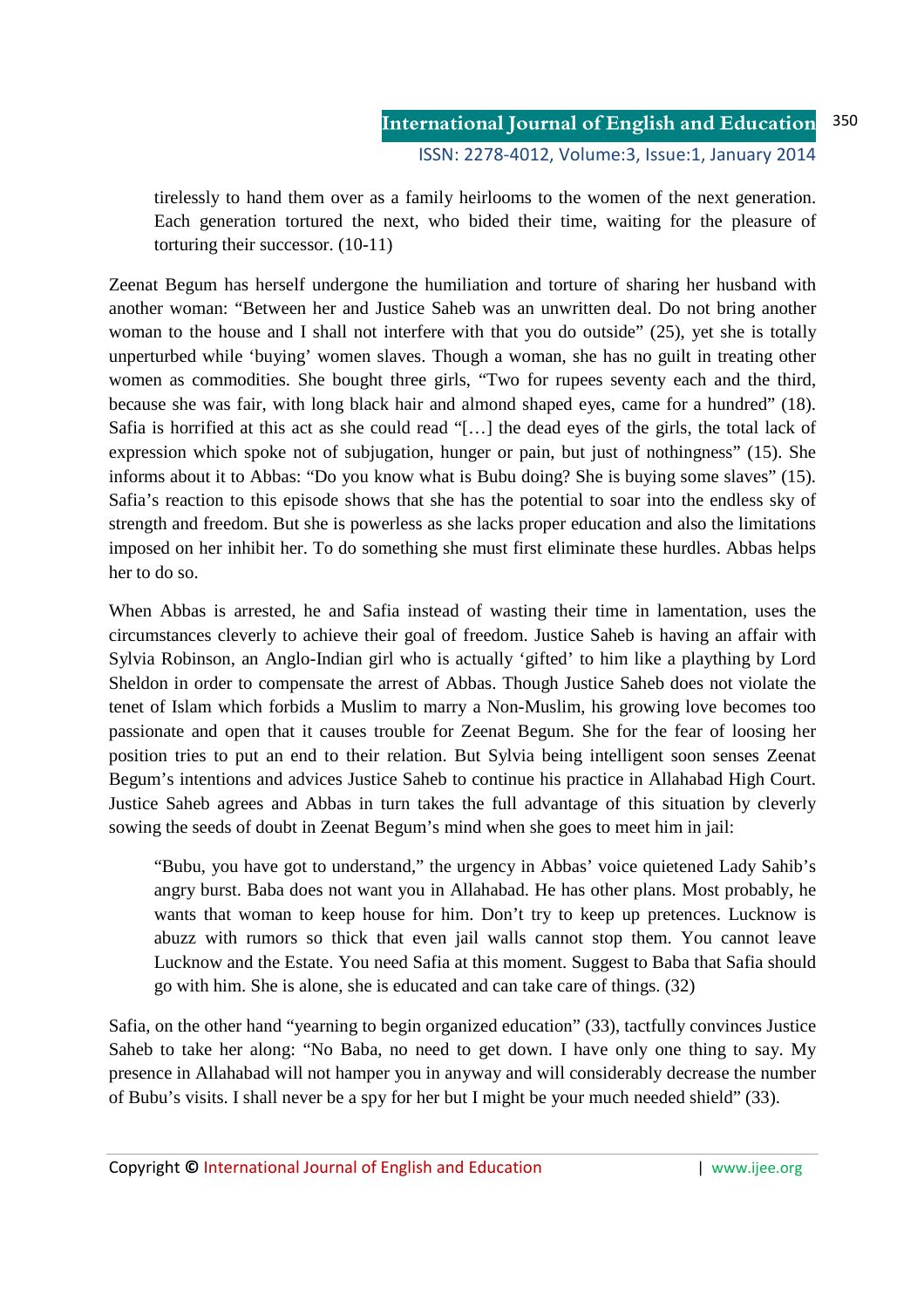In Allahabad Safia get the chance to satisfy her thirst of knowledge and exposure. Doctor Zahida is the first person who helps Safia to make her initial move towards mental freedom. Safia starts admiring her, she is the "[…] first Muslim woman doctor, who wore her Leucoderma patches with nonchalance, even arrogance" (35). Zahida offers Safia her first smoke and soon Safia begins to smoke openly. Safia's daring act of smoking openly in public is a metaphor of woman exercising her choice and rejecting the traditional segregation of the sexes and their activities.

Allahabad University gives Safia a room for her energies. The enthusiastic spirits which were curbed by the order of purdah are revived. If on one hand, she excitedly works for National Seminar of the Progressive writers, on the other, encounters Sadaqat Rehmani who believes that: "Women do not possess the capacity to channelize education to proper use" (38). She makes it clear to him that women always had the capacity to channelize but education itself was denied to them. She further claims that today "times are changing" (40) and women have a motive to live for. In Safia's case its Abbas who makes her discover her motive, her cause. She says: "Today I live for that cause and I love Abbas all the more for giving me a cause to live for. Oh yes, Abbas is still very important to me but what is meaningful is my cause" (44) and that is, to achieve equality and liberty.

Education empowers Safia to fulfill this cause and face life with confidence. So, after completing graduation she joins Sajeda Hussain Muslim Girls School which gives her an opportunity to do something for the welfare of the girls. She meets a girl, Nigar whose marriage is fixed against her wishes to a man of her father's age. On listening Nigar's tragic tale, both Safia and Abbas decide to help her through the tenets of their religion: "Islam gives women some rights. Those rights are few and there is a lot of noise about having granted them. Still, they are there […] Make use of these rights [...]" (61). Nigar in order to express her denial, remains silent when Maulvi enquires her decision about being married to the old man in order to proclaim them husband and wife. But Maulvi being experienced shakes his head and says "[…] it happens as a part of decorum and good upbringing. It was only dignified that the girl did not show that she was in a hurry to be married. Repeated again, the question again met with silence. The Maulvi coughed. This was the third and the last time. The question was again followed by a stony silence in which an angry voice repeated, 'Say yes you wretched girl'" (64). Hearing this statement Nigar in a firm voice says: "[…] No, the proposal is not acceptable to me" (64). However even after Nigar's clear decision when Maulvi asks the ladies of the family to persuade her, Safia fiercely objects: "It is her right, the holy book says so" (64) thus exposing the reality that many times Maulvis in the name of religion suppress women. They don't have the holiness and divinity of God. One of these Maulvis even gets a tight slap from Safia on eyeing the young girls of her school. He tries to defend himself by saying that being the man who represents God, 'it is his duty to keep eye on everyone' but is left dumbstruck by Safia's blow.

With each passing day, Safia gets more poignantly concern with the urgent feminine issues. Her soul intensely feels the tortures and atrocities women are subjected to in the male chauvinistic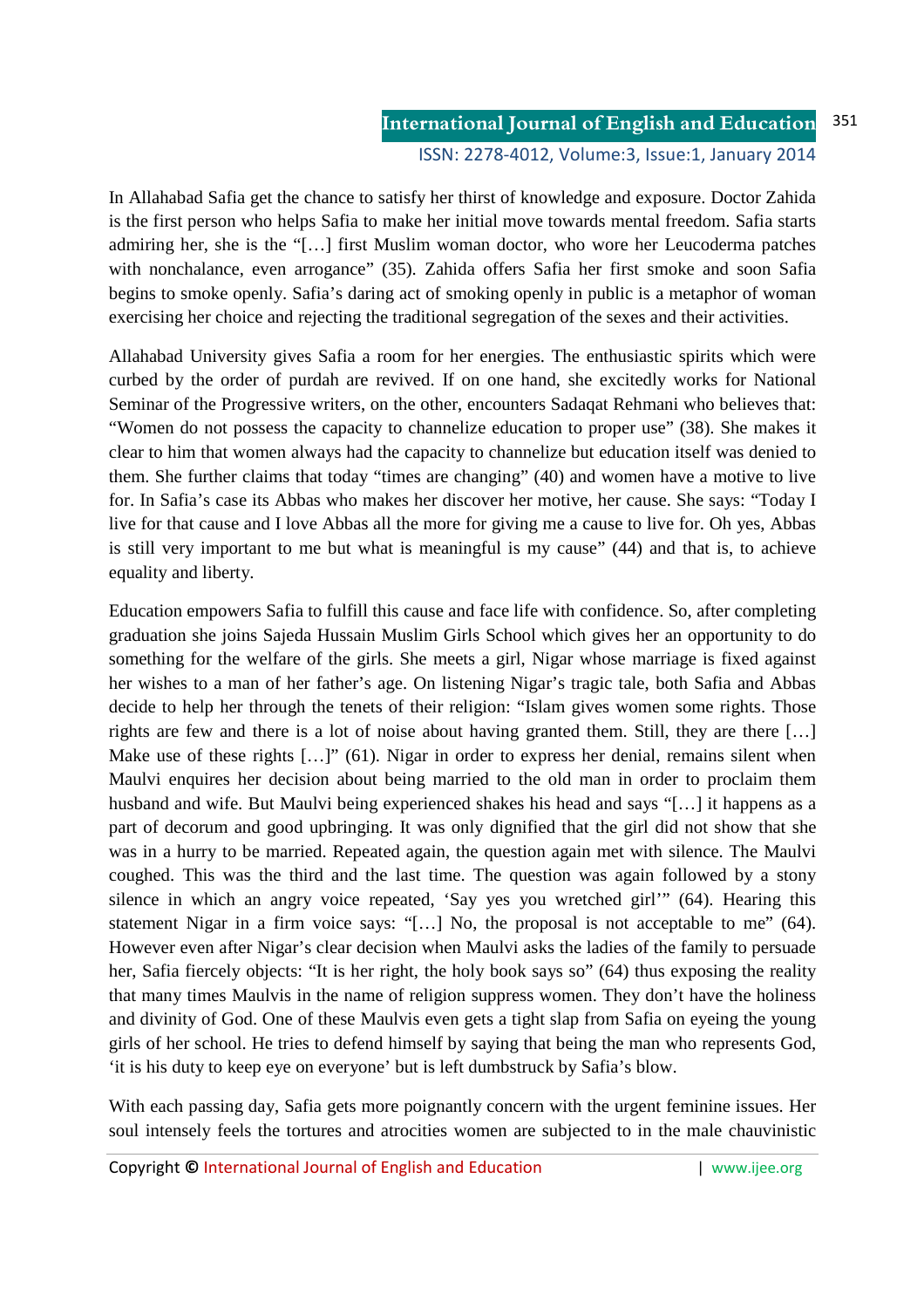society. She deeply desires to demolish the religion and culture barriers superimposed upon women and for that she is even ready to go against her own people.

Ladli, the girl whom Zeenat Begum purchased from a holy man for Rupees Hundred gets pregnant with the child of Syed Wali Jafri, Begum's elder son. She further commits the 'crime' of openly claiming the child to be Syed Wali Jafri's and therefore as punishment is not only brutally beaten but is made to run naked: "It was Ladli but she was stark naked. Safia closed her eyes in disbelief. When she opened them, she saw a hand stretching itself towards her. Quickly she tied her hair into a knot" (82). Safia raises her voice against this barbarity and saves Ladli from further humiliation regardless of the dire results that she might be forced to encounter because of it.

When the orders of Abbas's execution are passed, Safia's father once again tries to assert his authority on her. He was the one who married Safia to Abbas but today in order to save his own reputation, wants Safia to seek divorce as if a woman neither has the right to choose nor to end a relationship: " What do you mean 'your consent'? You are my daughter, you would not wish to live with a non-believer. Anyway, in case of talaaq a woman's father or brother take the decision. Your consent or dis-sent is not required" (101). But Safia rejects to be a pawn anymore and declares: "Abba, I am not leaving Abbas, nor this country" (101). She states that "In your household I was only a woman, now I am a person" (101). Safia has shed her timidity and shuns abject surrender to the protective cover provided by men.

Abbas is finally executed for his liberal thinking and acts. No one apart from Safia stood by him in his last days, not even his party for which he gave up everything. Infact they went against him because they also like the society they were fighting against, did not believe in women's freedom: "You took upon yourself to be openly critical of *Sharirat*. Not merely criticize it, you make it clear in the book of yours that it is these laws that are responsible for the sorry state of Muslim women in the country" (148).

Abbas dies a death of a martyr, fighting for a great cause and Safia does not belittle it by crying. She does not let the struggle started by her and Abbas go in vain but takes it to much greater heights and her first individual battle is fought against Zeenat Begum. She does not spare her mother-in-law when the latter decides to throw her out of Safdar Manzil after Abbas's death. Safia registers a case against her. But eventually, Safia loses the case because the Court decides not to interfere with Muslim Personal Law. Yet she is not a loser because she does not lose her hope and with her daughter Sitara moves to Delhi, a 'bigger' city than Lucknow, the national capital, finally freeing herself from the cage of patriarchy. However, the struggle does not end here. Safia is not satisfied by only achieving her individuality and thus starts awakening other women to their own plight. She forces these women to come together and collectively wage war against patriarchy on the basis of commonality of their experience.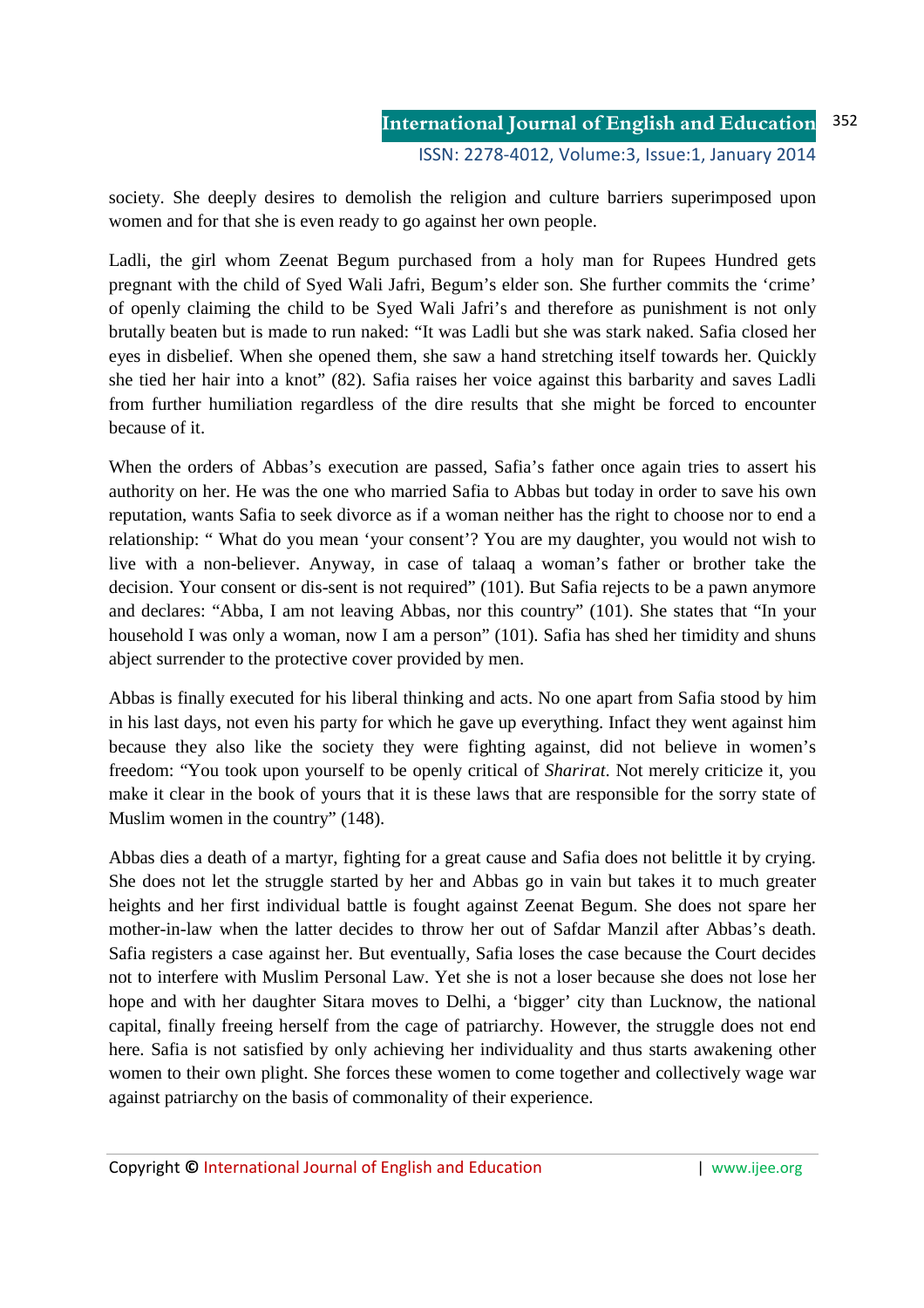## **International Journal of English and Education** 353

ISSN: 2278-4012, Volume:3, Issue:1, January 2014

In Delhi Safia starts working under Amrita who runs a drama troupe. Initially, Amrita appears to be an independent woman who is bold and tough: "Amrita was known as the dragon amongst her artistes" (163) but Safia gradually senses that these attributes are just used as a garb to conceal her truth. Amrita says to Safia: "I shall be Mrs Govind Ram to you and you shall be Saidani Bibi for all the troupe and the workers. But in private we shall call each other by or names, not the names of our clans, caste or husband" (162-163). This shows that though economic independence has earned Amrita a position in society yet she lacks the guts to lift up the restrictions posed by that society. She can neither talk about the personal traumas and tribulations that she faces in her married life bereft of emotional bonding nor can satisfy her desires.

A marriage of convenience which is still a thriving system in our society has been a bitter experience for Amrita. As a family's hope lay solely in the beauty of their daughter if she is to be married to a prosperous groom, Amrita without her consent is given to a rich boy who fell deeply in love with 'her beauty'. Govind Ram was so enamored by her beauty that he "[…] refused to eat and drink until Amrita was promised to him" (167). Though Govind Ram claims to have married Amrita out of love, the latter's experience of sexual intercourse always have a strange quality of violence attached to it, which in today's legal term is defined as marital rape:

He arrived with red high-heeled sandals for her and made her parade naked, wearing only the sandals. He never wanted to waste energy in giving her pleasure and entered her only at the very last minute, squealing like an overfed pig being led to the butchery. Sometimes he came while sitting on a chair and jumped in rhythm with the jerks of the ejection. Her breasts ached as he sucked and bit them, pinching her naked buttocks, pushing his thumb inside her arm and rubbing his pennies on her thigh to hurry up his own climax. Two years of this and she decided to talk to him. The blow had been so hard that she had rolled off the bed, hitting her head on the floor. (168-169)

The man who was after her beauty could not digest the brain that lie beneath it: "Don't dare talk like this. It is not for the woman to question her master's desires and how he quenches them. Don't you ever discuss these dirty things again!" (169). Zaheer points out: "The epics are full of men marrying more than one woman, making overtures to married women, kidnapping and forcing them to co-habit with them. But when a woman dares to profess love to a man, she must be taught a lesson" (181). Women have always been a victim of men's lust. Kamala Das by voicing the silent acceptance of Radha in 'The Maggots' makes us realize the searing pain the later goes through when Krishna kisses her. His kisses bother her yet she does not complain:

 That night in her husband arms, Radha felt So dead that he asked, What is wrong, Do you mind my kisses, love? And she said, No, not at all, but thought, What is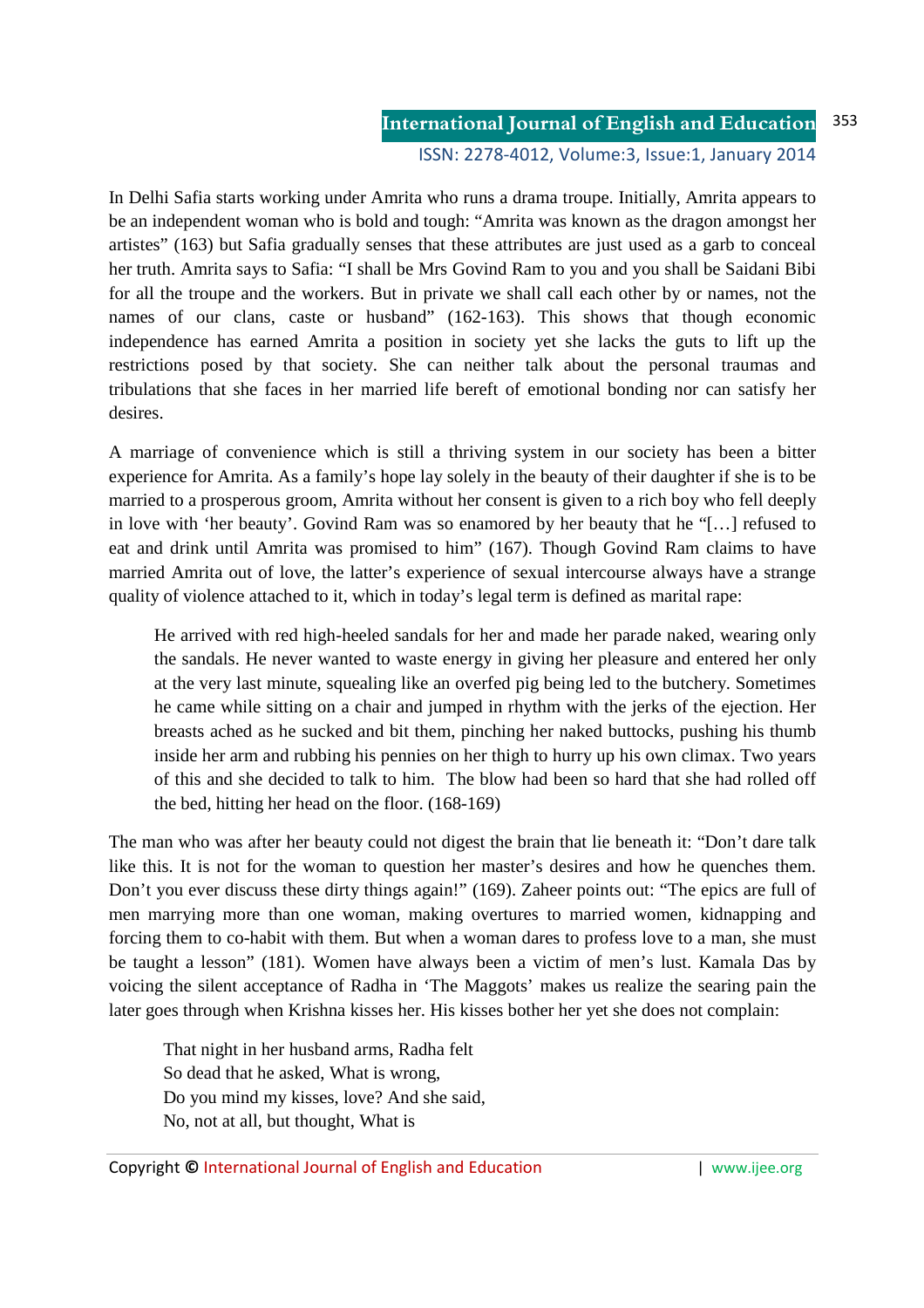It is to the corpse if the maggots nip? (21)

Women in deference to the social mores have never raised their voice against the barbarity and thus Zaheer is right in saying for women that "One never does. One only learns to ignore, to overlook and to numb one's senses" (169). However, Amrita is not numb only because of the fear of the society but also because of her daughter Geetika. Geetika "[…] is a total spastic. Her mortar nerves do not function but her brain is alive and sensitive" (199). Amrita tells Safia that Geetika:

[...] loves me and I love her and we are a world together. She gets fits of fear and no one can control her but me. The man hates her and does not want any children from me. Not while she is alive. Recently, he has discovered that he can get her to have a fit if he bits me in her presence. Nothing he can ever do to me will ever bring me to my knees, but when he threatens to kill her, I am afraid. She is so helpless; can't move, can't scream. I am frightened into submission. (199)

Fearing of losing Geetika has prompted her to adhere to the cruelty of Govind Ram by deadening that part of her nature that would resist it. Amrita submits for her child.

Safia instigates Amrita to make her realize that Geetika does not get feats out of fear, instead they are the projection of her rebellion: "It is obvious that she wants to protect you. I don't know anything about her brain or her nerves but her heart is in the right place. It does not tolerate injustice" (199).

The cause of the void in Amrita's life is her inability to openly accept the truth of Geetika. She suffers in isolation for the fear of being the only woman with such problem and hence, commits the same mistake as the American women of Betty Friedan's time did<sup>5</sup>. By imprisoning her feeling she is never able to attain an emotional fulfillment and thus tries to seek solace in Kendra. It acts as an escape like the 'dream work' of Sigmund Freud. Freud in his "The Theory of Dreams" explains that a person in waking life is burdened by many unconscious desires which he can not express or fulfill publicly because of the fear of the super-ego. The Super-ego is the conscious part of the mind which is the symbol of internalized social, cultural and religious restrictions. While sleeping the conscious mind also sleeps, giving way to the unconscious to fulfill its repressed desires through dreams. Through these wish fulfillment dreams the person gets relaxed to an extent.<sup>10</sup>

Amrita wants to subvert Govind Ram's hegemony but unable to do so she gets frustrated and this frustration in the garb of anger and strictness comes out in Kendra and that's why she is popular by the name of 'dragon' amongst her troupe members. The irony is that though Amrita could not

Copyright **©** International Journal of English and Education | www.ijee.org

<u>.</u>

<sup>10</sup> Freud, Sigmund. "The Theory of Dreams". *Background Prose Readings*. Delhi: Worldview, 2008. 83-88.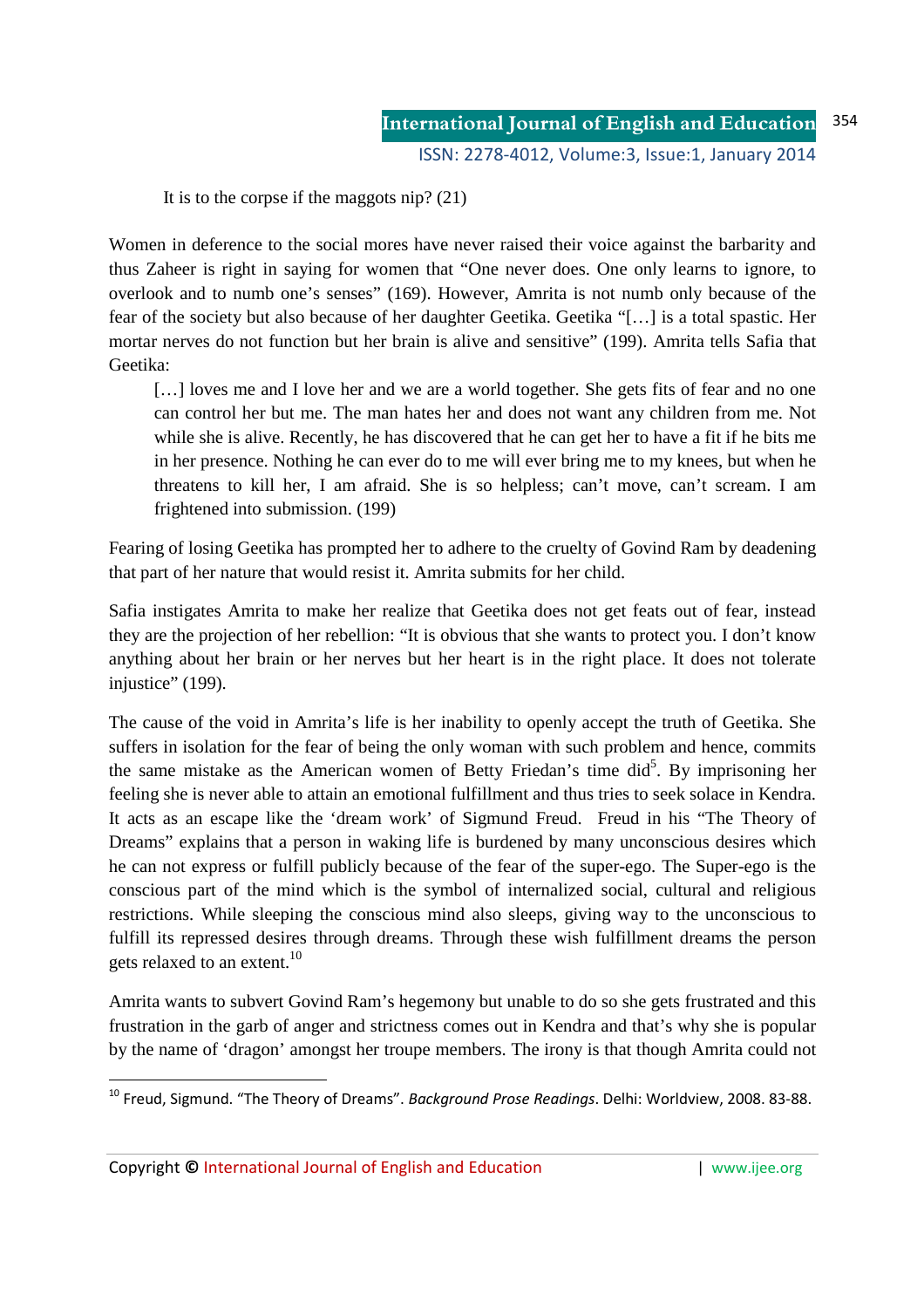understand her secret of wish fulfillment but Govind Ram does thereby using it to manipulate her.

Meanwhile Safia has started to take the name of Kendra overseas. Safia has now a full fledge career of her own. Unhindered by the restraints of Muslim laws and customs she rises as far as her talent permits and her talent knows no bound. She has achieved the equality of standing with men. She brings up her daughter Sitara in an atmosphere which no less than a dream for a Muslim girl. Sitara neither has to experience the feeling of rejection or discrimination nor is required to perform hard domestic labour. She gets proper education and is not burdened with patriarchal ideologies. Safia craves for this 'dream-like' world for every girl. She not only protects her own daughter from male authority but also tries to help other girls like Manaki. Seeing purple bruises on Manaki's arm and face, Safia warns her husband Panna of dire consequences if he does not behave.

Soon Safia because of her hard work attain such heights that she signs custom documents "[…] with the ease of a popular artiste who had given innumerable autographs" (201). From a second train journey to a 'seasoned traveller', Safia has come a long way. Before going overseas for the first time, Amrita questioned: "Why is that we cannot form bonds out of our shame and humiliation, Safia?" (201) and Safia replied that "Because there are no bonds of shame. It is only in pride that bonds are formed" (201). But today, after so many years Safia is happy to know that Amrita has started to comprehend her answer, she has started "[…] learning to treat Geetika as a person and not some unknowingly committed crime that had to be hidden away in the dark corner of some cupboard" (203). Eventually, with time Safia is offered the post of assistant secretary for performing arts by the government:

The plan was to open three national academics for the literature, fine arts and performing arts. They would function as the apex body to oversee the function of the state and district level bodies to promote and preserve the cultural heritage of each region. Decades of erosion and the onslaught of the ridicule that had been heaped on the Indian arts by various conquerors had to be washed away and the true face of Indian culture had to be rediscovered. (206)

Safia eagerly accepts the offer as Abbas "[…] had nurtured similar dreams about the greatness of the united India" (206) and she can also help institutions like Kendra with this job. Safia leaves Kendra against Amrita's wishes with the promise of always being there for her. Amrita wants Safia for her and Geetika but Safia knows out there millions of Amrita and Geetika need her more than them. Gradually, the distance between Safia and Amrita stats increasing and Govind Ram uses it for his own benefit. Time has come to manipulate Amrita. He knows that Amrita will abandon Kendra if she will find fullfiment in her family, that is, if she and Geetika are loved by him and thus for money he starts playing with her emotions. This highlights the fact that in spite of the best efforts to break the age-old net of patriarchy, a modern Indian woman debilitates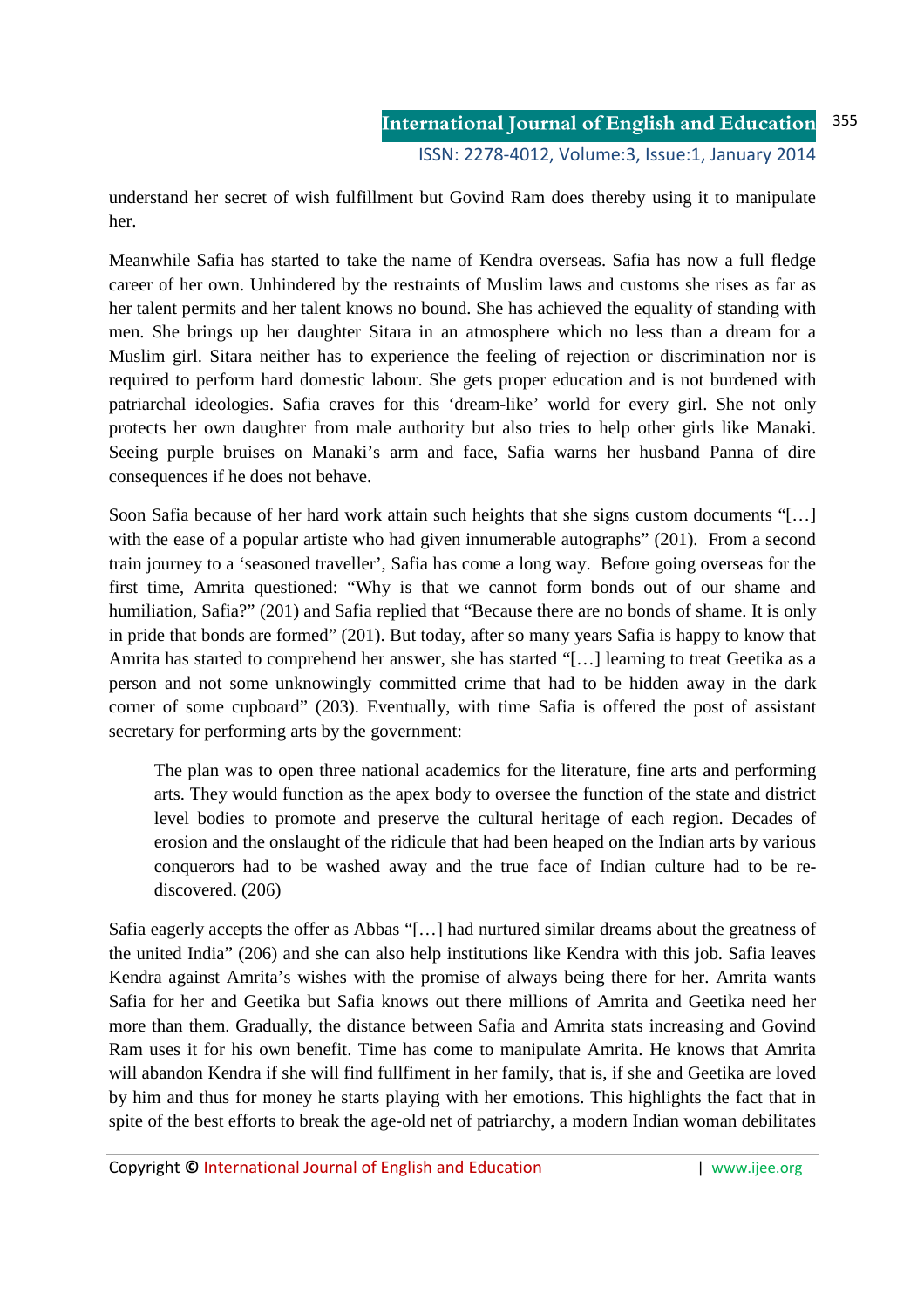their striving because of certain weaknesses and complexes. Govind Ram just has to stretch out his hand for Amrita and she is all there for him. Safia tries to make Amrita aware of this reality but blinded by Govind Ram's fake love she forbids to trust Safia till the time Govind gets his work done and throws her back into the void.

The malpractices of Govind Ram lead to the disintegration of Kendra. After Kendra is closed, Govind Ram confines amrita to the four walls of his house, thwarting every contact from the outside world. Loss of career and economic independence bring Amrita under full control of Govind Ram. Amrita recalls the unforgettable day of her life:

One day, he was banging my head against the table. I opened my mouth to scream for help, knowing that none would come. Then suddenly I was free. I saw him being thrown on the floor. Geetika tottered for a second before becoming a pile of flesh, bones and cloth on the floor. My baby had stood up. She had defied all the laws of nature and stood up to help me. But he was up and picked up a pillow, and was pressing it down with his foot on my baby's face. I tried to get up but everything went back. It must have been only a few seconds because when it was light again, he was leaving the room and my Geetika....why was she starring at me like that? I crawled to her and took her crumpled form in my arms. "Its okay, Ma is safe, don't worry, don't stare like that, shut your eyes. Sleep….sleep my darling and she, obedient as always, slept a long dreamless sleep forever. (238-239)

The void which Amrita faces this time is much deeper. A mother can bear immense pain for her child but when the same child is snatched away from her, she is hardened and from the idol of endurance and patience turns into an avenging wrath or William Blake's 'Tiger'. Blake's tiger is Orc, spirit of rebellion or as Shernaz Cama in *Blake, Wordsworth and Coleridge*<sup>11</sup> says, the wrath which is needed to cleanse and restore the world. The tiger is fierceful yet symmetrical, which suggests that it is terrifying yet has a beauty of its own. He is created in a furnace which symbolizes Los, a character of Blake's mythology. Los in turn represents imagination or spirit of creation. Safia, and Geetika's last gesture of helping Amrita before dying acts as Los who instigates a spirit of rebellion in Amrita to overthrow the authority of Govind Ram and emerge triumphant out of the void. Safia remembers a member of their troupe, Masterji saying: "It is on….the battle is on" (241). The battle between Amrita and Govind Ram begins at the lowest court and finally, after much struggle Amrita wins Kendra back. She shifts from Govind Ram's bungalow to a flat: "But it was hers and she was free" (242). Safia helps her to fight and forge a new and free world for herself.

Copyright **©** International Journal of English and Education | www.ijee.org

.<br>-

<sup>11</sup> Cama, Shernaz. Foreword. "The Tyger". *Blake, Wordsworth and Coleridge*. Eds. Debjani Sengupta and Shernaz Cama. Delhi: Worldview, 2004. 78-80.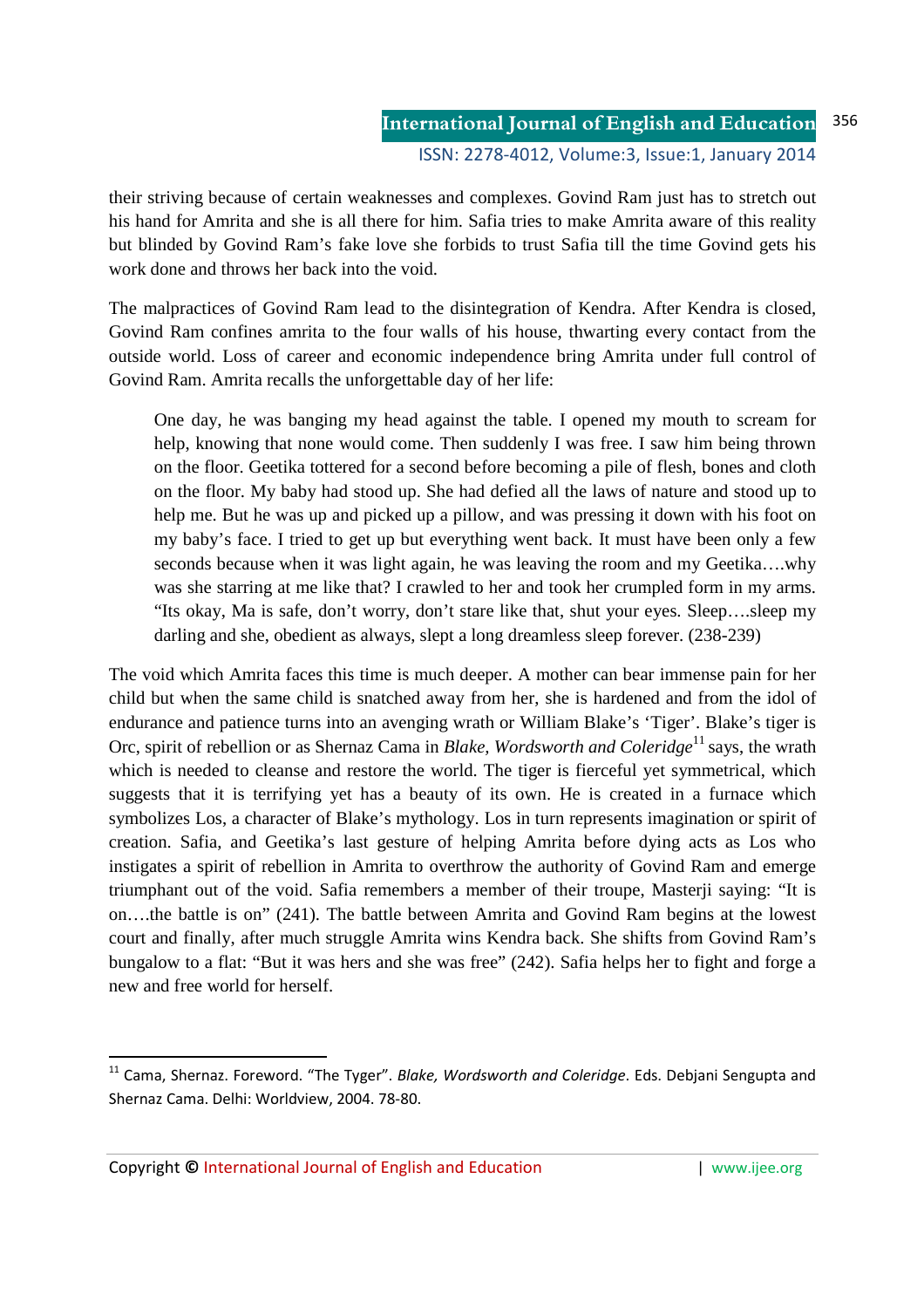#### **International Journal of English and Education** 357

### ISSN: 2278-4012, Volume:3, Issue:1, January 2014

Sitara has completed her graduation from Miranda college, Delhi University. She than pursues Doctorate, "[...] the happy chirrupy child had become a quite, deep thinking individual" (230). Sitara marries the man of her choice. She and Wasim Zakaria love each other. Wasim is a 'devotee Muslim man'. Safia remembers: "Sitara had always called her Ma and she liked it because it was the Indian way of addressing. Wasim often pointed out that she should be Ammi as it was the Muslim way" (231). Though Safia tries to convince herself that like her Wasim will also change his rigid Muslim notions, is not confident because "he reject everything that a woman suggested" (231). Soon after marriage, Sitara and Wasim move to Geneva and four years later Safia's doubt is confirmed, being a man, Wasim could not change his orthodox outlook. Sitara's inability to conceive reduces her to a secondary status. She is not miffed at the insult hurled at her by her husband but take it on as a norm. *A Handbook of Critical Approaches to Literature* is correct in reporting that "[…] young women who have benefited from the dramatic struggles and sacrifices of their foremothers decline to use the term feminist to describe themselves" (269). Girls like Sitara who are born free from the vicious clutches of patriarchy do not realize the importance of freedom. As they have neither witnessed oppression nor fought against it, they do not consider it to be an alarming issue. Sitara accepts herself to be deficient and fails to understand that men have always been using this biological lack as a means to smother women. By enduring Wasim's injustice she not only lets Safia down but also nullifies her fight against the entire world to nurture her daughter as an individual being.

Sitara's feeble revolt when she discovers that Wasim in her name is "[…] smuggling children for adoption, prostitution, camel racing" (246) projects her to be a portrait of doomed female of modern India. She questions: "How dare you? How could you use me, my sorrow, my shame this way?" (246) but Wasim's one statement "I am your husband, I have every right to use you" (246) is enough to numb her. Her power of patient endurance, inexhaustible capacity for love and tenderness makes her blind to all the wrongs of Wasim. She fails to understand that efforts are not always one sided, it is only through the spirit of give and take any viable relationship can be established. Finally, in order to escape the punishment of Wasim's crime, they come back to India.

Safia has been listening about shah Bano's case from quite some time now. On hearing the final decision of the Parliament she decided to help Shah Bano. She even encourages Sitara and Amrita to support Bano. Sitara, sensitive and weak denies leaving the protection of Wasim as her master. Howsoever hard Safia tries to make her rise out of the slime like a lotus flower, she is ploughed back into the mire. Amrita, on the other hand, content with her own achievement and freedom, refuses to support Shah Bano because the latter is a Muslim. She fails to realize that she is perpetuating what Govind Ram did, that is, discrimination. For once she does not think that Safia, the woman who helped her leap out of the void is also a Muslim. What if Safia would not have helped her because of the difference in their religion? Safia's following words are enlightening not only for Amrita but for every woman who thinks like her: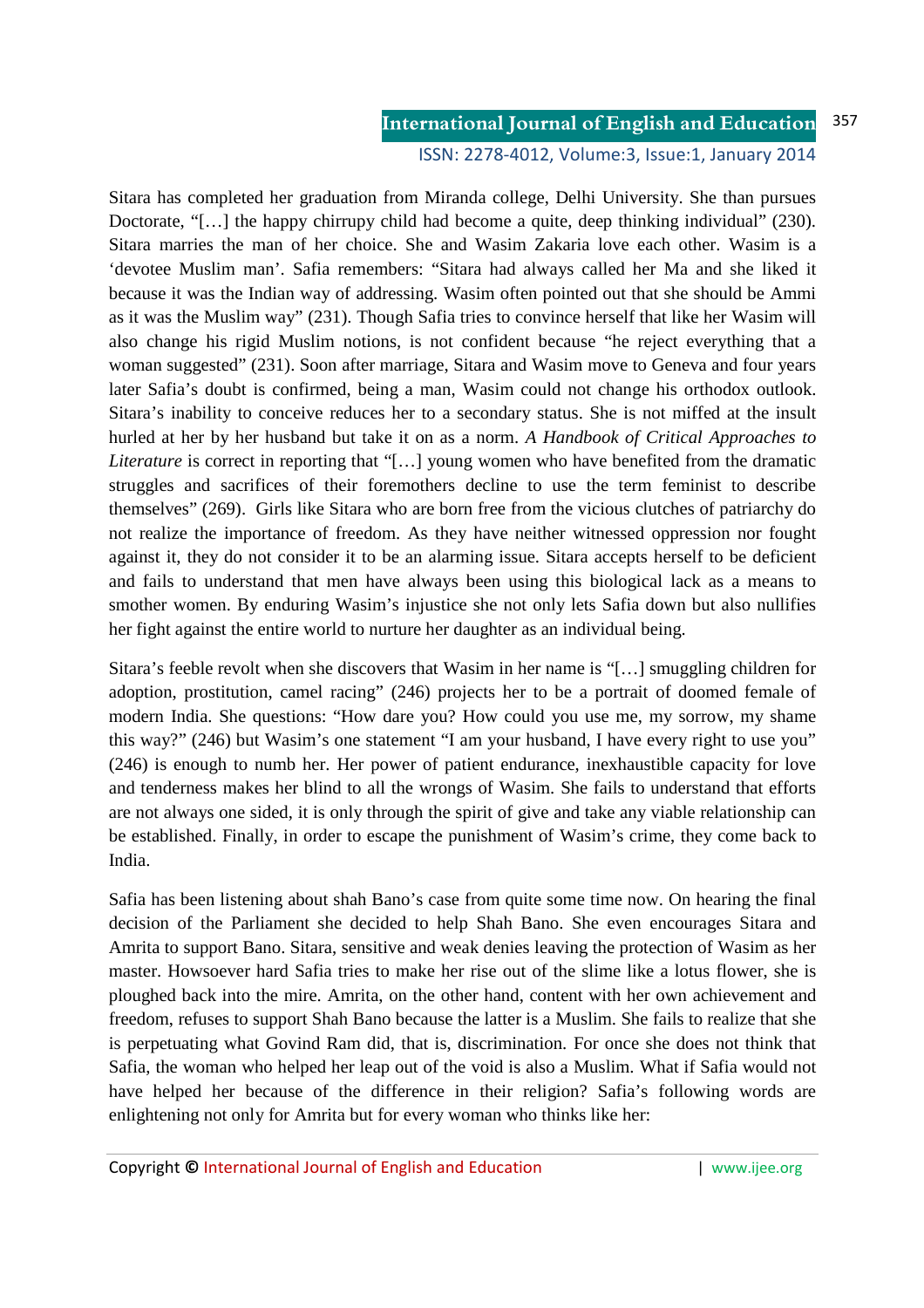Today you are thinking that all this does not concern you, but soon very soon you shall see that the two halves are two concentric circles and the area where they overlap shares the same light and darkness, the same fates and the same destiny. That region is inhabited by the woman. Don't think this will stop here. Very soon, the Sati shall be revived. Some woman somewhere shall be burnt like rotten wood. People will say that she was a Hindu, just as they say about Shah Bano that she is a Muslim. How wrong they would be. She would really be like all of us  $-$  just a woman. (265)

But unfortunately, Amrita and Sitara realize their mistake of not supporting Shah Bano after Safia leaves to carry Bano's struggle forward. Safia had remembered Abbas's advice: "[…] 'Jodi tor daak sune keu na aashe, tobe ekla chalo re'" (271), that is, if nobody answers your call then walk alone. It is a line from the song of Rabindranath Tagore which aspire the listener to strive for justice even if no one is there to support you. Safia had thus mustered courage to go alone and support Shah Bano. Her inner strength flows like a river, overcoming any obstacle it encounters. Jasbir Jain in her essay, "Positioning the 'Post' in Post" says that a river is "[…] the stream of life which flows" (88). Safia is such a 'stream of life' which enkindles every woman it passes by.

When Amrita and Sitara reach to help Safia they come to know from a Maulvi that Safia had expired the day she reached Indore to help Shah Bano. Sitara had questioned Safia before she left for Indore: "Ma, are you trying to revive your battle through Shah Bano?" (257) and Safia had answered: "No. My battle has long been lost. But the war has to go on […] we have to stand united for justice" (258).

# **DISCUSSION**

Safia has an ardent desire to build a world free from the domination of social codes made by men. Women need to overlook their differences rather share their tribulations, achievements and experiences to outdo male supremacy and empower themselves.

Safia is a rebel who defies the conventions of her time. She dares to exercise her free will and act according to her choice rather than submit meekly to the odds of life. She not only emerges from the state of subjugation and establishes her own identity and self but also kindles an intense desire in other women's heart to achieve individuality. Last but not the least even in her death she stands a complete winner as she dies with a spirit of unfailing optimism.

Jasbir Jain in "Positioning the 'Post' in Post" declares that feminism "[…] is not just the discovery of the self, the exploration of the past, the correction of history, the shaping of epistemological systems which are of significance but also the participation in the present […]" (91). She further proposes that a woman should shift her "[…] concern with oppression to one with the concept of freedom" (91) and Safia does the same. She 'participates' in the present and tries to demolish all the boundaries to bring together women from all over the country to fight for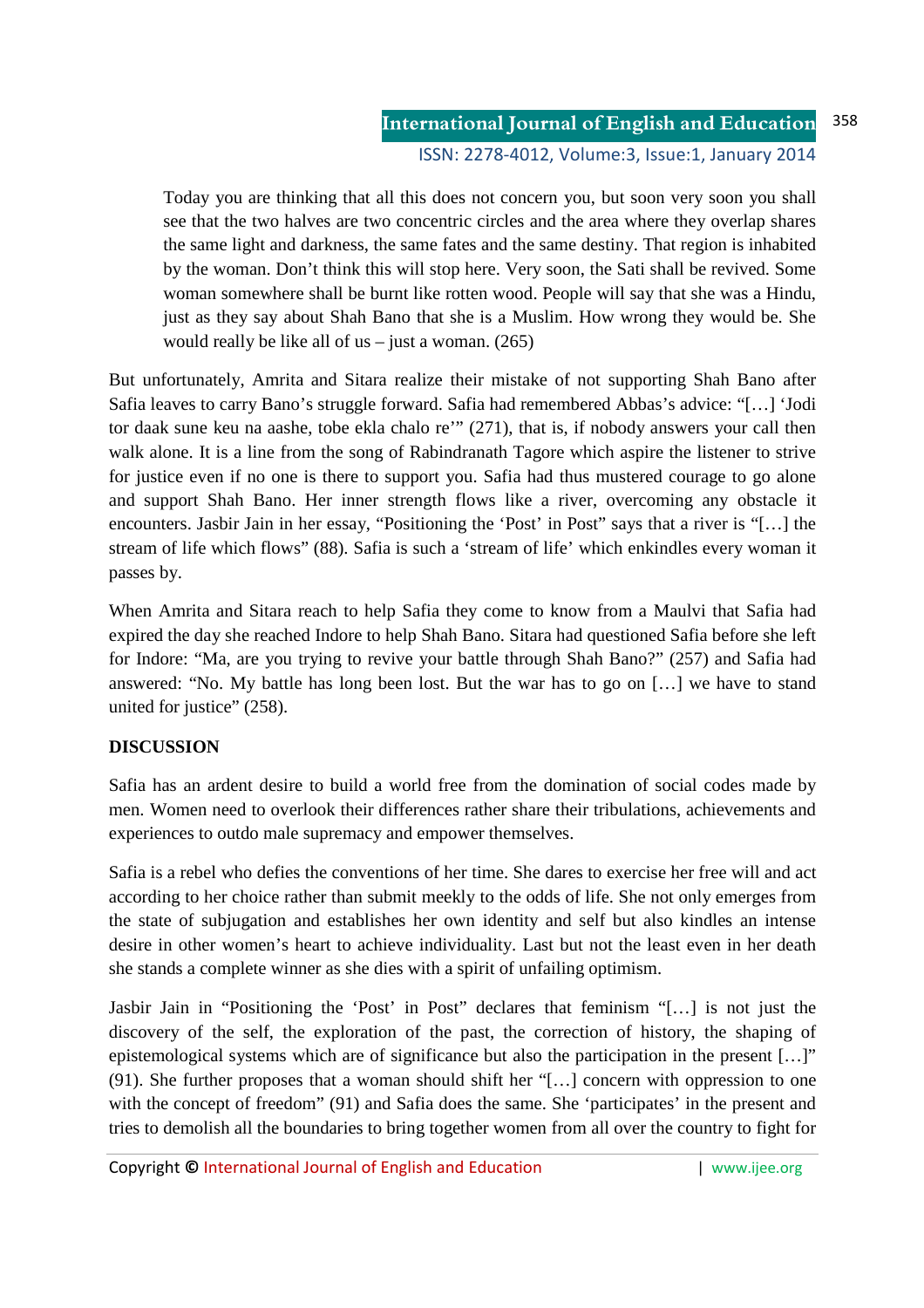### **International Journal of English and Education** ISSN: 2278-4012, Volume:3, Issue:1, January 2014 359

their liberty and equality. Her last words are suggestive, thought provoking and argumentative, she asks wouldn't it be: " […] better for the woman to step forward, wrench the tightly closed fingers open and fling to dust whatever it holds for them" (296). Safia stands for thinking individual.

Safia is a woman who does not let anything limit her universe. She realizes her strength, spread her wings and soar into the sky of freedom, making others also comprehend that they too have the wings to fly in that same vast sky. After her death, in the Interlude of *My God is a Woman*, Amrita pledges "[…] to continue the work that Safia had not been able to initiate".

## **POEM**

I have sketched the journey of Safia through the following composition:

# **Towards Becoming a Being**

*I have always been a victim of oppression They have forced me into submission* 

> *But one day I thought Why to bear their assault*

*Gathering the feminine strength, I stood up And unveiled myself* 

*I started flowing like a river Overcoming every mountain and cluster* 

*I sat with my own images And discussed debated deciphered* 

*I honoured my heart, revived faith in myself And walked towards the ocean of life…*